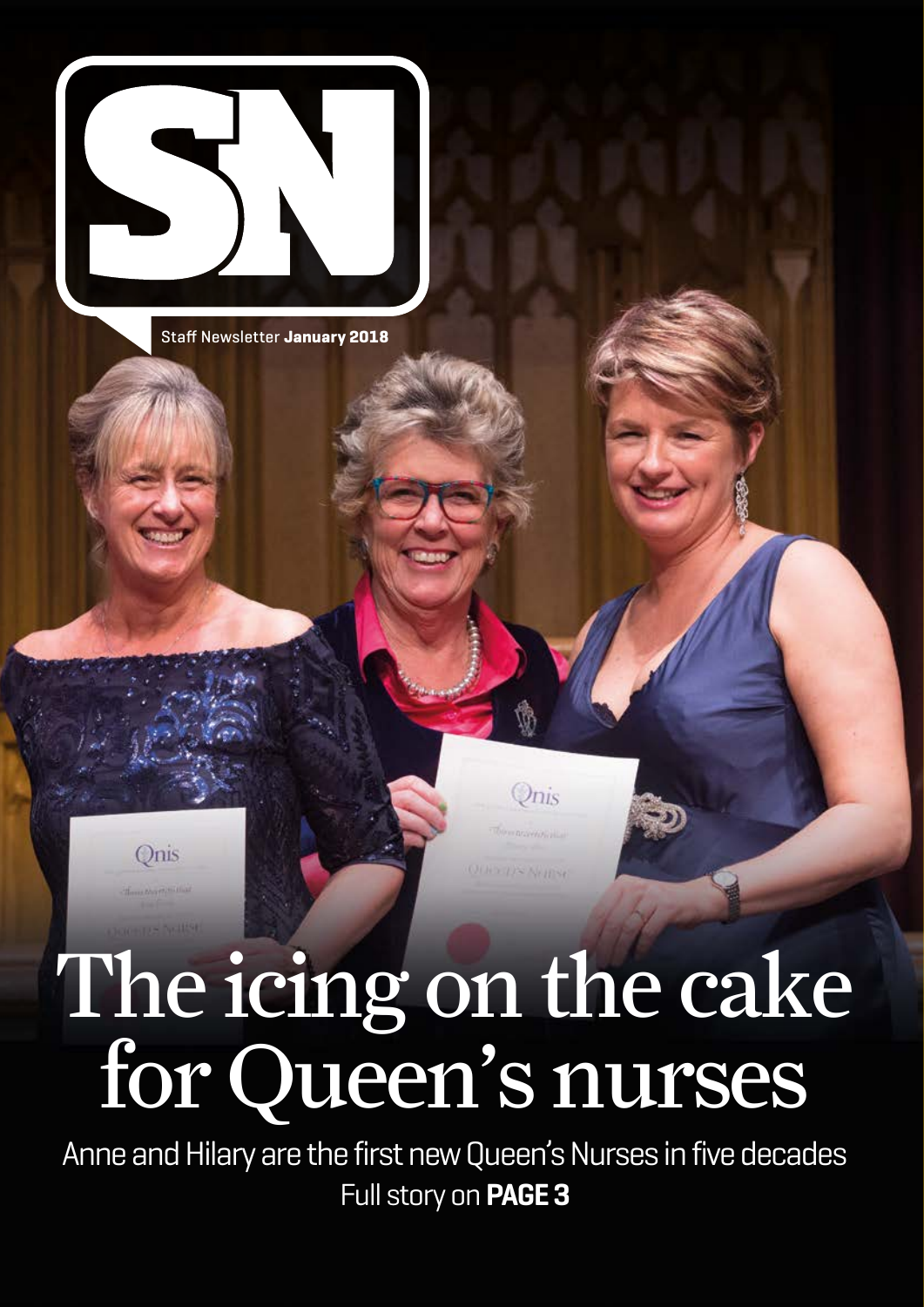# Out and about with the chairman

#### **Last month turned out to be another very interesting month, meeting a wide variety of people from across Greater Glasgow and Clyde.**

It began with the Excellence in Education and Training Awards, where I was privileged to present the postgraduate awards for secondary care.

These awards are sponsored by NHSGGC, the University of Glasgow and NHS Education for Scotland and made to clinicians who have excelled at teaching our junior doctors.

I was impressed by everyone I met and how they are working together to continuously improve the training we deliver in hospitals and in general practice.

I next attended an evening reception for NHSGGC staff who also serve as reservists in the armed forces.

Along with other Board members, I met members of the 205 Field Hospital and the Lowland Reserve Forces & Cadets Association.

These brave men and women not only serve their country in difficult and often dangerous situations, they also bring what they have learned from this experience to their work in Greater Glasgow and Clyde.

This provides a real benefit to their colleagues and to the patients they look after in our hospitals. We are fortunate to have these individuals working with us and the Board is determined to continue to support them and any others who might like to join the reservist group.

I then visited the Glasgow Royal Infirmary with Shona Robison, Cabinet Secretary for Health and Sport, where we attended a presentation by the orthopaedic department on the changes they have made to out patient care.

The introduction of a 'Virtual Fracture Clinic' means that patients only come to hospital if and when needed. This has also improved access to specialist care when it is most needed. This clinically-led initiative is a great example of how frontline staff can introduce innovative ways to improve patient care and improve efficiency.

Not only did our staff welcome the opportunity to make these changes, the patients we met all agreed this was the high-quality care they have come to expect from the NHS.

Accompanied by Board members Susan Brimelow and Alan Cowan, I spent an afternoon in the Central Decontamination Unit (CDU).

Staff working in the CDU are responsible for ensuring that our



operating theatres are provided with sterile instruments in the right packages and at the right time.

This is a much more complex task than it might sound and without the hard work and dedication of everyone involved, our hospitals would not be able to deliver the high standards of service required by our clinicians and their patients.

This initiative is a great example of how frontline staff can introduce innovative ways to improve patient care and improve efficiency

I also spent an interesting time at an event organised by the Scottish Government to encourage people from the BME community to join the Boards of public bodies.

We discussed what it means to be a Board member and how to apply for such a post. I was pleased to be invited to take part as I firmly believe that we must do more to ensure that public sector Boards reflect the community they serve.

The following week I hosted a visit from Jeane Freeman, the Scottish Government's Minister for Social Security, to the Royal Hospital for Children (RHC).

We met staff from the RHC and from the National Spinal Injuries Unit who work with patients and their families to ensure they receive their full entitlement to benefits at what is often a very difficult time.

Last year, more than 1500 individuals were helped by our Money Advice Service and the Minister was very interested to learn from their experience and offered to involve our people in the work of her department to prepare for the devolution of benefit payments to the Scottish Government. We all agreed this was a very successful visit.

I was very pleased to visit the Biochemistry Department at the GRI where I presented Liam O'Donnell with a Gold Chairman's Award.

Liam began working as a Modern Apprentice at the GRI, went on to complete his BSc and is now completing his registration portfolio to become a fully qualified biomedical scientist – another one of the many specialties that play a vital part in delivering safe and quality healthcare.

Liam is a great example of how an individual with drive and commitment can realise their potential by exploiting the opportunities offered by NHSGGC.

And finally, I greatly enjoyed the annual Glasgow Hospitals' Christmas Carol Concert. This event raises funds for the Clic Sargent charity and if you haven't attended before, I recommend you get a ticket for next year's event.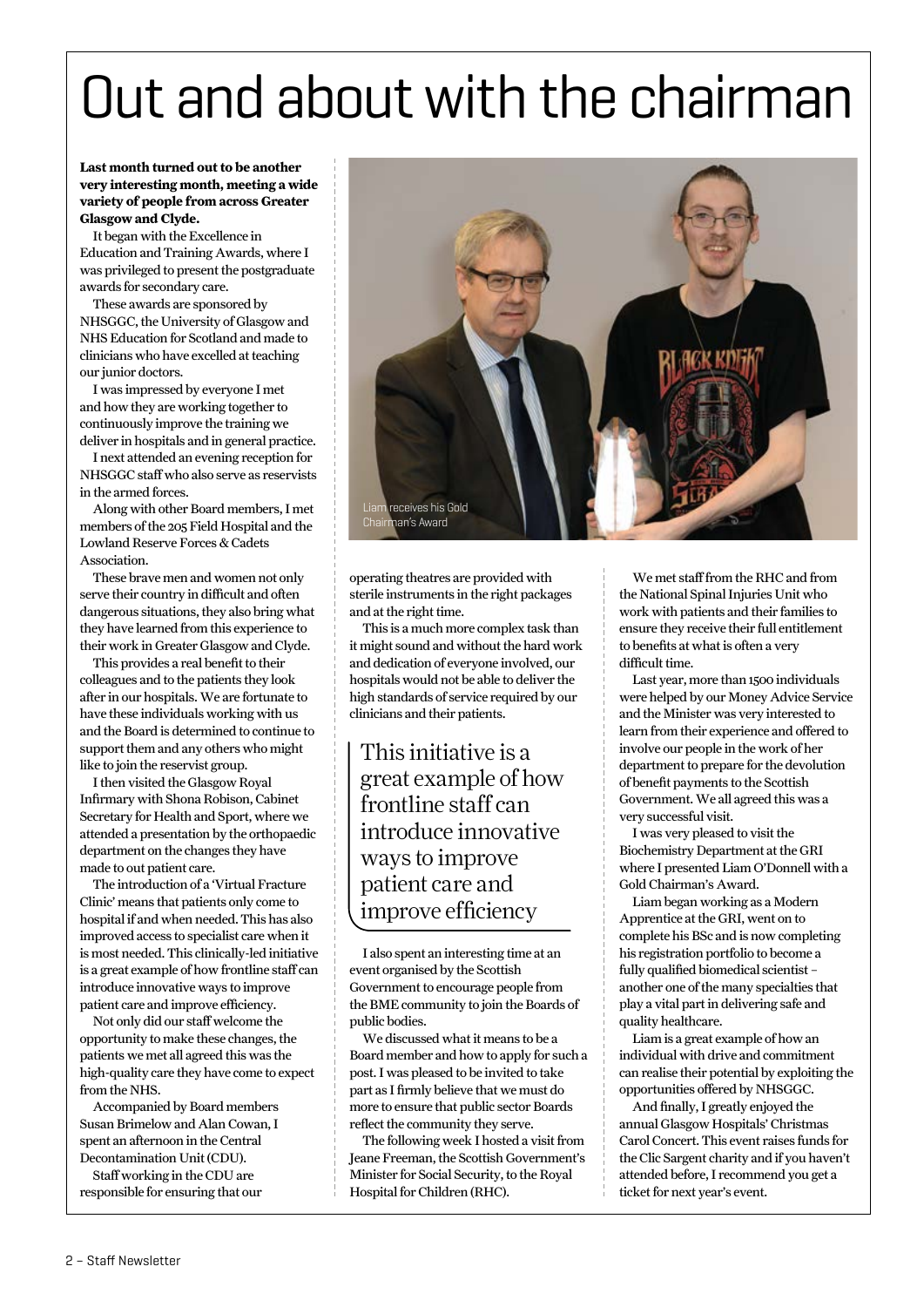## Anne and Hilary among first new Queen's Nurse graduates in 50 years

**Two of our staff have graduated from the Queen's Nurse programme – the first new graduates in five decades.**

Anne Burns, Family Nurse Partnership Supervisor, and Hilary Alba, a community midwife manager with the Special Needs in Pregnancy (SNIPS) team, were awarded their certificates at a celebration event by Prue Leith, one of the Great British Bake Off judges.

As part of their Queen's Nurses role, Anne and Hilary will work to promote health improvement and delivery of services in their local communities.

It was Anne's commitment to innovation that won her a place on the



Queen's Nursing programme. She said: "It is an endorsement of

everything I believe in as a nurse. "I'm already taking back what I learned on the course to my colleagues and the benefits will be felt by the young families we work with.'

Hilary said: "The title hasn't been awarded in almost 50 years, but is always associated with excellence in the nursing profession and will give the SNIPS service added kudos.

The course was very intensive, but it was very beneficial meeting the other nurses selected and I'm certain we'll all have picked up new ways of working that will benefit our colleagues and communities."

Dr Margaret McGuire, nursing director, added: "I'm very proud of Anne and Hilary and delighted they have graduated from the programme to become Queen's Nurses.

"They have worked very hard and will now apply their experience and learning to look creatively at how we can improve the quality of care in the community."

## New appraisal system to replace e-KSF

**Over a number of years, you have been asking for an easier way to record your KSF Personal Development and Planning Review outcomes.** 

We have listened and are delighted to be able to announce that Turas Appraisal will be launched throughout NHS Scotland as the replacement for e-KSF. This will be with effect from 1 April 2018.

#### **What is Turas?**

Turas (Gaelic for 'journey') is a single digital platform developed by NHS Education for Scotland. Due to the simplified design of the application, the move from e-KSF will be easy for you. In most cases, no additional training will be needed to use it to complete the tasks you may have found difficult in the past with e-KSF.

#### **What's changing?**

- **∫** e-KSF will not be available from 31 March 2018
- **∫** Turas Appraisal will be live from
- 1 April 2018
- **∫** current e-KSF information will transfer to Turas Appraisal, but you will access
- this in a different way **∫** Turas Appraisal will be simpler to
- access and use
- **∫** Turas Appraisal will work on a variety of browsers and portable devices
- **∫** non-NHS employees can also engage

with Turas – strengthening relationships within HSCP teams.

#### **What's not changing?**

- **∫** you will still have regular reviews, at least once every 12 months
- **∫** you will still have a Personal
- Development Plan
- **∫** you will still have access to an online recording tool.

Staff will be migrated to Turas with the same manager and KSF post outline that they have on e-KSF at 12 January 2018. All historical KSF information will also be migrated and will be available to view only

with no option to edit. Staff should ensure that their email address, if they have one, is available in e-KSF to ensure a smooth transfer.

From 1 February 2018, e-KSF will become a view-only tool – this means you won't be able to update it. From 1 April 2018, all information previously recorded on e-KSF will be available on Turas Appraisal and e-KSF will no longer be accessible.

**For more information on moving from e-KSF to Turas Appraisal, please visit: www.nhsggc.org.uk/working-with-us/hrconnect/learning-education-and-training/ turas-appraisal/**

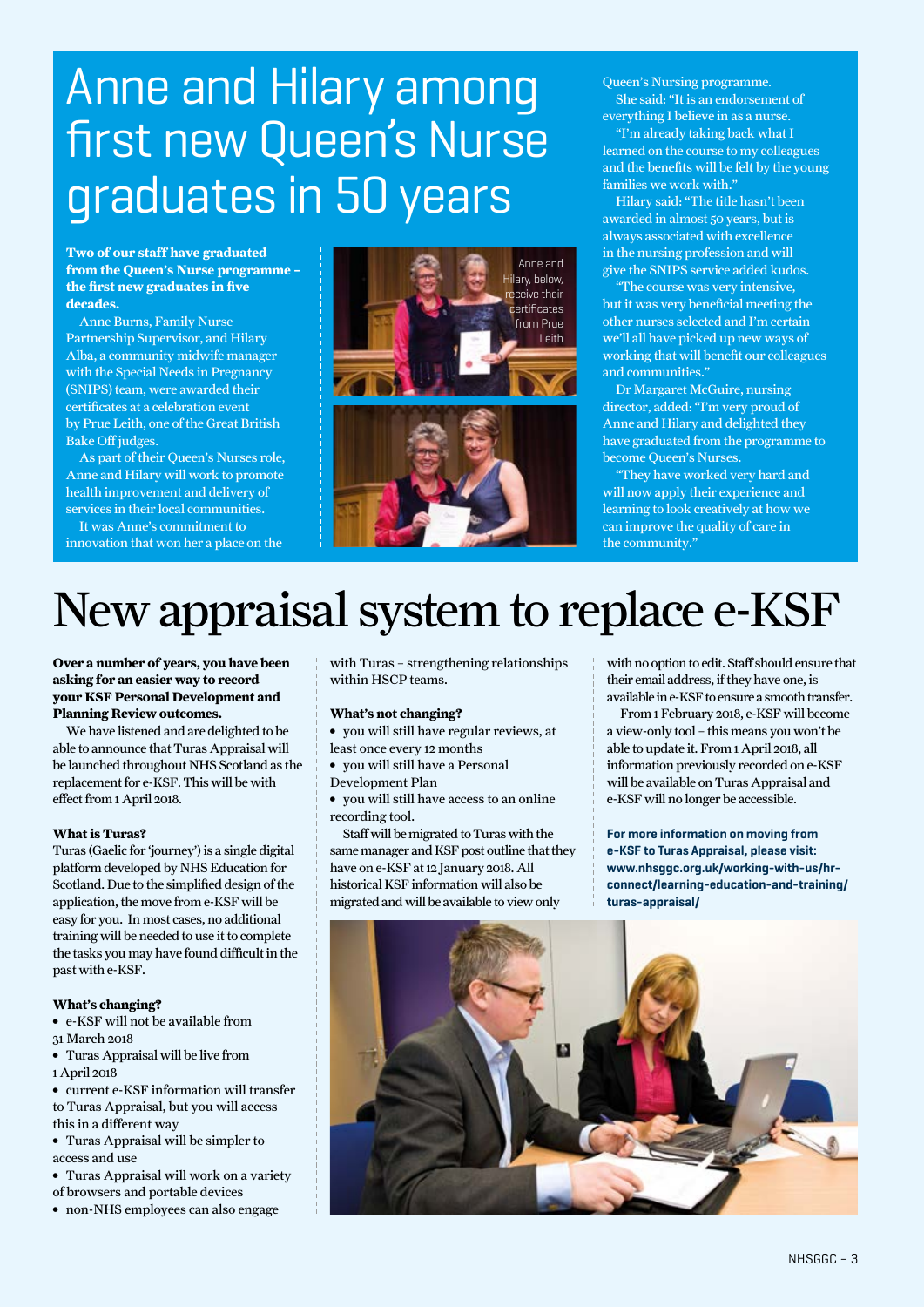Knee surgery patient David Halcrow

# Moving Forward Together

New programme will transform our health and social care services for the 21st century

#### **In a few months, the NHS will celebrate its 70th anniversary.**

Our organisation has served the country very well over the years and is regarded as one of the best healthcare systems in the world. However, society has changed and the expectations from the NHS today are a far cry from those of 1948. The pace of change over the past 20 years has been particularly striking.

These advances in medical science and innovations in treatment, together with effective public health interventions, are helping us all to live longer.

This is a real success story,



but as more of us live longer, the number of people needing care is increasing.

The healthcare system in Scotland is struggling to keep pace with these extra demands and meeting patient needs is an ongoing challenge.

The development of Health and Social Care Partnerships has created real opportunities to make better use of resources and to shift care out of acute settings into the community and deliver better support for the growing number of older people and people with long-term conditions.

Now the Board and the Integrated Joint Boards of the six Health and Social Care Partnerships have approved the launch of a major programme to transform our health and social care services for the future.

The Moving Forward Together programme will be taken forward over the next 18 months and will result in a clear plan for change to make the Government's vision for health and social care a reality.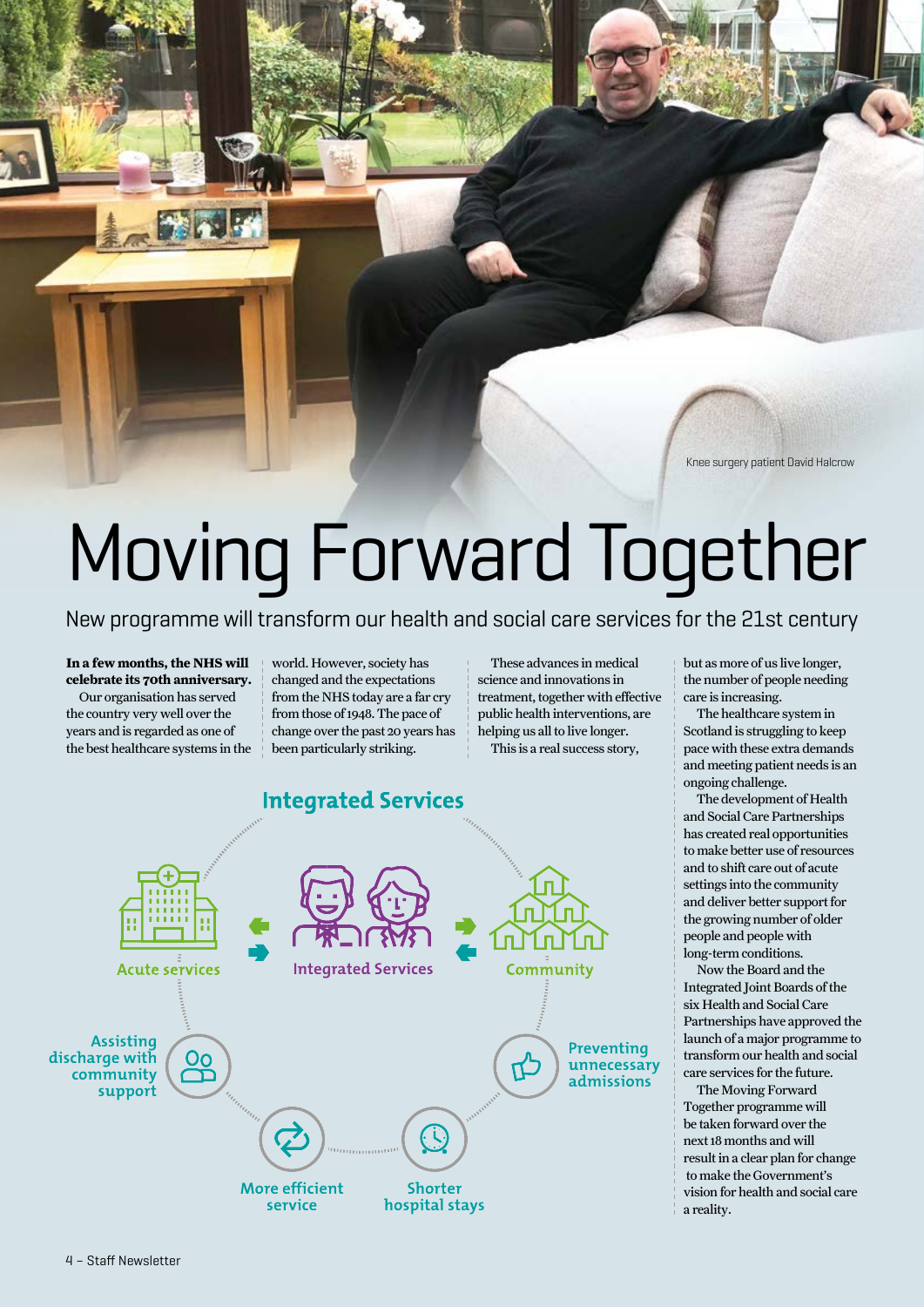

#### **CASE STUDY 1:**

New ways of working will be developed that provide safe, effective and patient-centred care, make best use of available resources and the opportunities created by innovation and

**Who is doing this and how?** A number of clinical groups are being set up to consider how best to provide services in the future. These will consider whether services can best be provided by acute staff or in

A Core Team made up of doctors, nurses, chief social work officers, allied health professionals, Health and Social Care Partnerships, Human Resources, eHealth, analytical services, planners, engagement and communications staff will support the programme with relevant data and information to ensure that proposals are evidence-based and founded

technology.

the community.

on best practice.

this programme.

organisations and staff representatives has been set up to develop and deliver an effective engagement plan for staff working within NHSGGC and within the Health and Social

Care Partnerships.

our website.

**How can I get involved?** We're at a very early stage of the programme and initially have set up pages on the website to keep everyone up to date. For more information, visit, www. movingforwardtogetherggc.org As the programme develops, this site will set out how you can take part and give us your views. Opportunities to participate in specific events for staff and the public will be advertised through

The Core Team is responsible to the NHSGGC medical director, Dr Jennifer Armstrong, who is the executive director responsible to the Board for

A Workforce Reference Group with trades unions, professional

### Knee surgery and then home within 23 hours

**Patients who previously would have spent up to 10 days in hospital for a partial knee replacement are now having surgery and being discharged within 23 hours.**

This revolutionary way of providing certain orthopaedic procedures is being trialled by consultant orthopaedic surgeons at GRI and is being seen as the way forward for patients who meet the criteria.

Under the new way of working, the partial knee replacement is offered on a day case basis to patients affected by arthritis in a single joint, who are in good health and have good social support.

The surgery is performed in the dedicated day surgery unit at the New Stobhill Hospital, which is ideally positioned to

deliver this procedure, allowing an efficient journey of care to be provided, separate from unscheduled care pressures.

Mark Blyth, consultant orthopaedic surgeon is one of the consultants involved.

He explained: "There is good evidence that patients recover better at home following knee replacement surgery. Advances in anaesthesia over the last few years have improved pain relief following surgery such that we are in a position to send patients home much more quickly than we did in the past.

"For partial knee replacements, we have managed to establish next day discharge as the norm, and aim to send patients home the same day as they have their

operation early next year.

"The same approach is possible for total knee and hip replacements and we will be looking at these procedures in the near future."

David Halcrow underwent his partial knee replacement under Mr Blyth in November and was home the next morning.

David said: "When I told people I'd be getting a partial knee replacement and be in hospital for less than a day, everyone told me I was wrong.

"I went in to the New Stobhill Hospital on a Wednesday and was back out with a new knee by lunchtime the following day. The operation was done at 9am, I was back in my room by 11.30am, saw the physio that afternoon, and was up and on my feet within an hour."

### **CASE STUDY 2:** New Ways Inverclyde

**General Practice is under considerable pressure as a result of increasing workload and workforce shortages.**

It is recognised as one of the major concerns in the health and social care system is that many GPs are engaged in a significant proportion of tasks/activity that could be more effectively done by others.

The role of the GP and other professionals in primary care in future must be able to make best use of the unique experience and skills of each.

In order to improve outcomes, GPs need to be freed up from activities that do not require GP involvement and other health and social

care professionals require to become more accessible.

In September 2015, Inverclyde HSCP was approached to consider the opportunity to work in partnership with NHSGGC, the Scottish Government and BMA to explore new ways of working to inform the development of a new GP contract for Scotland and devise the future role of the GP.

All 16 practices, serving nearly 80,000 people, signed up to the pilot, which has seen them test out new ways of working to see which might be adopted in the longer term and rolled out throughout Inverclyde and across Greater Glasgow

and Clyde and the rest of Scotland.

A number of different ways of working were developed: **∫** availability of

advanced physiotherapist practitioner reducing the number of patients with musculoskeletal problems being seen by GPs

**∫** introduction of drop-in community phlebotomy service

**∫** having specialist paramedics available to respond to urgent requests for home visits rather than GPs

**∫** piloting an extension of pharmacy led clinics to shift the balance of pharmacy workload from GPs to pharmacists.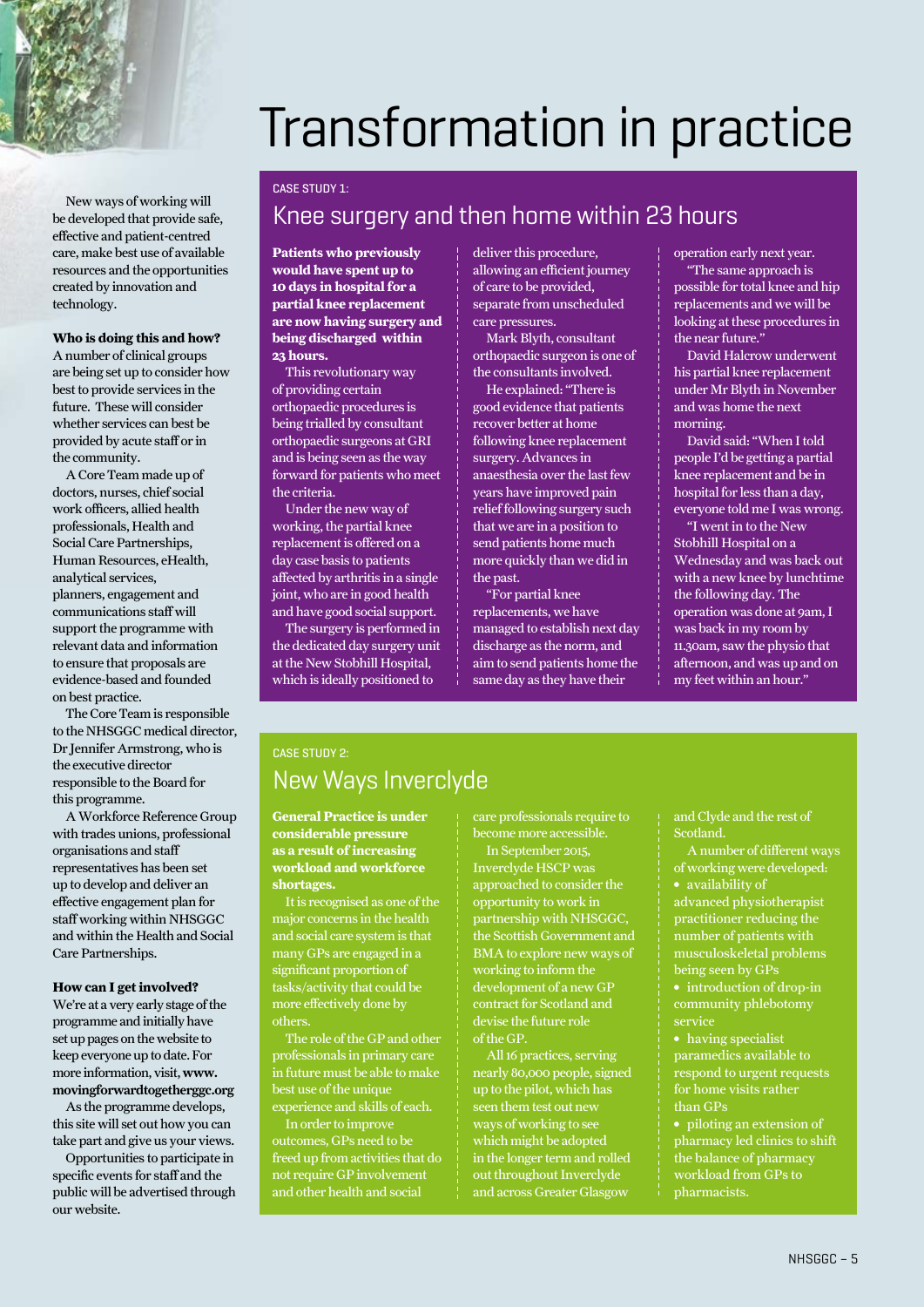# Activestaff

**If you want to get more active in 2018, then we want to help you! At activestaff, we hope there's something for everyone and more to come this year. Here's an overview of all we provide...**

#### **Active sites**

The provision of free, on-site classes at our hospital sites has grown steadily over recent years to the point where we now run 28 classes every week. From activities that focus

on the core, flexibility and relaxation such as tai chi or yoga to high-intensity workouts such as Metafit or Fatburn Extreme, we hope there's something to interest everyone. We'll continue to add more classes in 2018.

#### **Active challenges**

As well as our regular activity classes, we also run one-off events and challenges.

Look out this year for the return of our walking challenges and football tournament, which



## Walk your way round the beautiful Emerald Isle

**Back for 2018, our latest walking challenge will see us take to the ruggedly beautiful west coast of Ireland. Team up with your colleagues to traverse the Emerald Isle, from Donegal to Cork.** 

You'll have four weeks to complete as much of the 560-



mile virtual route as possible. As always, we'll have bonus competitions and prizes to be won throughout the challenge.

To get involved, visit www. activestaff.worldwalking.co.uk before the challenge starts on 15 January.

Please note, if you participated in either of our challenges in 2017 you'll be able to sign in using your existing details. If you took part in any of our challenges before 2017, or are new to the walking challenge, you will need to register.

**If you have any questions about the challenge email: walking. challenge@ggc.scot.nhs.uk** 





www.nhsggc.org.uk/actives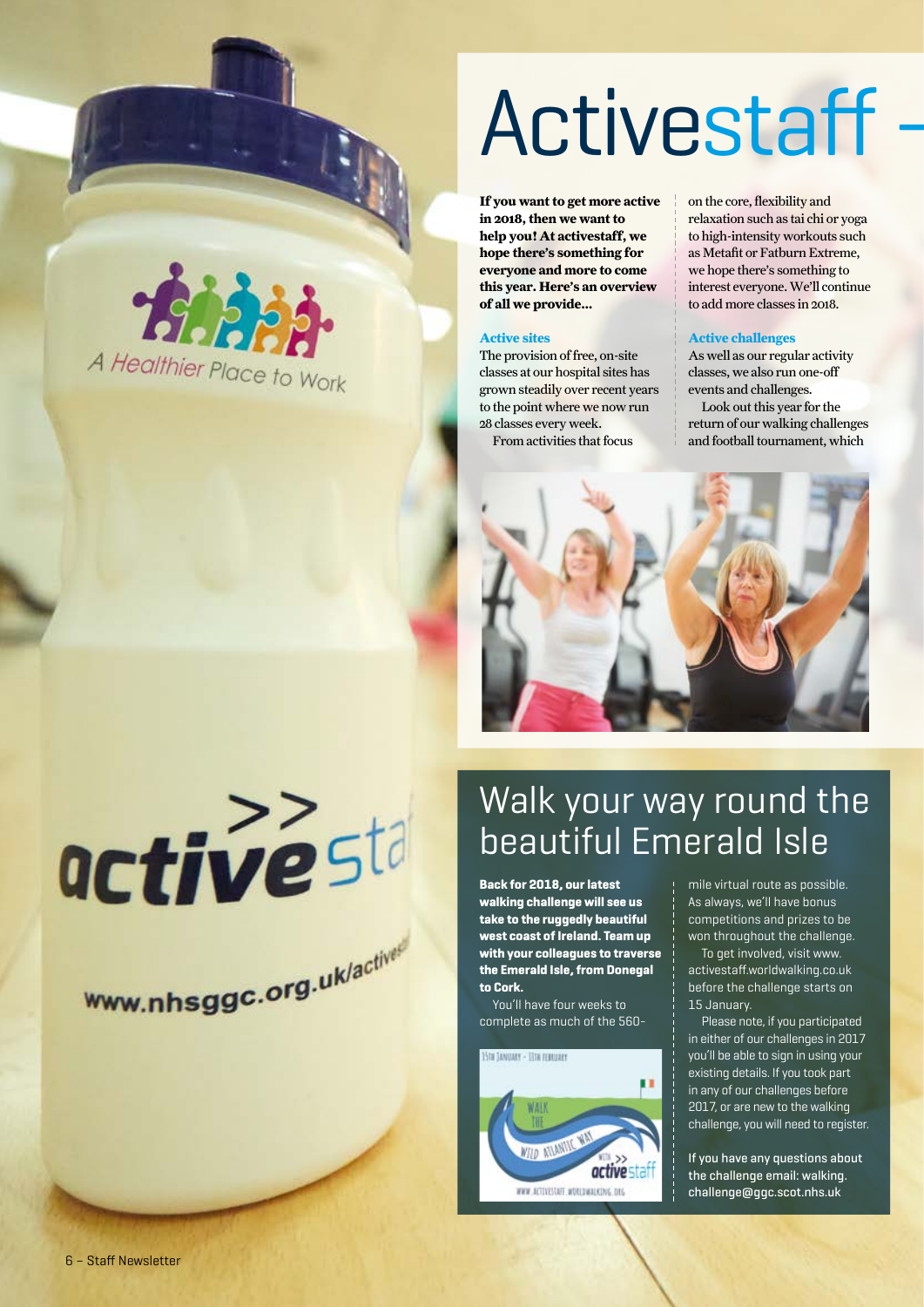# - what we can offer you



we hope will be bigger and better than ever.

To date, more than 12,000 members of NHS and council staff have participated in our walking challenges. If you're not one of them, why not?!

As well as our football tournament, we have a regular 5-a-side league, completely free to staff. If you'd be interested in finding out more or entering a team, get in touch now.

#### **Discounted leisure memberships**

We've teamed up with local authority leisure providers to offer discounted memberships for NHS staff. So if our free activities don't suit you, find the rate for your local centres and



apply at: www.nhsggc.org.uk/ gymmemberships

#### **Monthly walks**

Since October 2016, we have been supporting the NHS Walking for Health Walking Group. The walking group now has more than 60 employees registered to receive the monthly walk bulletin.

Monthly walks alternate between a Saturday and Sunday. Most walks are usually low to moderate level and the

group has been to places such as Conic Hill in Balmaha, the Whitelees Windfarm in Eaglesham, Cashel Forest near Loch Lomond and the Caves at Arrochar. The walks encourage personal fitness, meeting new friends and colleagues and taking in some breathtaking views.

To receive the monthly bulletin where you'll be able to sign up to walks, get in touch now.

All walks are guided by a fully qualified walking leader.

#### **Jogging groups**

Our jogging groups have grown over 2017 and we've put a number of staff through jog leader training. So whether you're a complete beginner, would like to get back into jogging or are an experienced runner, then get involved. Join or lead one of our groups now!

#### **Activators**

As you've read, we have got lots going with activestaff. If you're passionate about physical activity and want to get involved with the service, we want to hear from you. Our physical activity champions, better known as Activators, exist to encourage staff on their site to become more active by promoting, participating in and leading activestaff activities.

**For all questions or comments about activestaff get in touch, email: ActiveStaff. Legacy2014@ggc.scot.nhs.uk and help us to make 2018 our best year yet!**

## Steven goes on the run with Olympic star!

**Steven Smyth, public health support officer, featured in the November issue is one of four lucky first-time marathon runners who have been given the exclusive opportunity to be coached through the Stirling Scottish Marathon by Scottish running legend Liz McColgan.**

Liz, through her role as ambassador for the Great Run British Marathon Series, will be providing guidance to Steven and three other runners who will be taking on their first-ever marathon as part of McColgan's Marathon Challenge.

Steven, who is raising money for Help the Heroes charity, said: "I started running initially to get active on my lunch break instead of sitting around all day, and to improve my overall health. I was never a runner – I used to hate it. I had asthma up to only April this year prior to running, and now I've not used inhalers since running at



all – in fact, I feel like a wealth of health. "I applied to be coached by Liz as I've had no guidance. I have achieved so much from being self taught – imagine what I can achieve from the guidance of an Olympian. This is a unique opportunity and I am very privileged and honoured to be selected. I plan to use this opportunity to see what my future

will bring. I chose the Stirling Scottish Marathon due to the feedback from other runners from last year's remarkable race, and I'm glad I did."

Steven was selected from hundreds of applications who have signed up for the 26.2-mile event and will be supplied with an exclusive marathon training programme designed by Liz, and will be receiving motivational support throughout his journey.

He will also receive entry into the Simplyhealth Great Winter Run on 13 January, which will be a training event for the marathon, where he will get the chance to meet Liz and take part in a Q&A session in Edinburgh.

The Stirling marathon takes place on Sunday 29 April 2018. If you would like to donate to Steven's Just Giving page, visit: www.justgiving.com/fundraising/ steven-smyth1